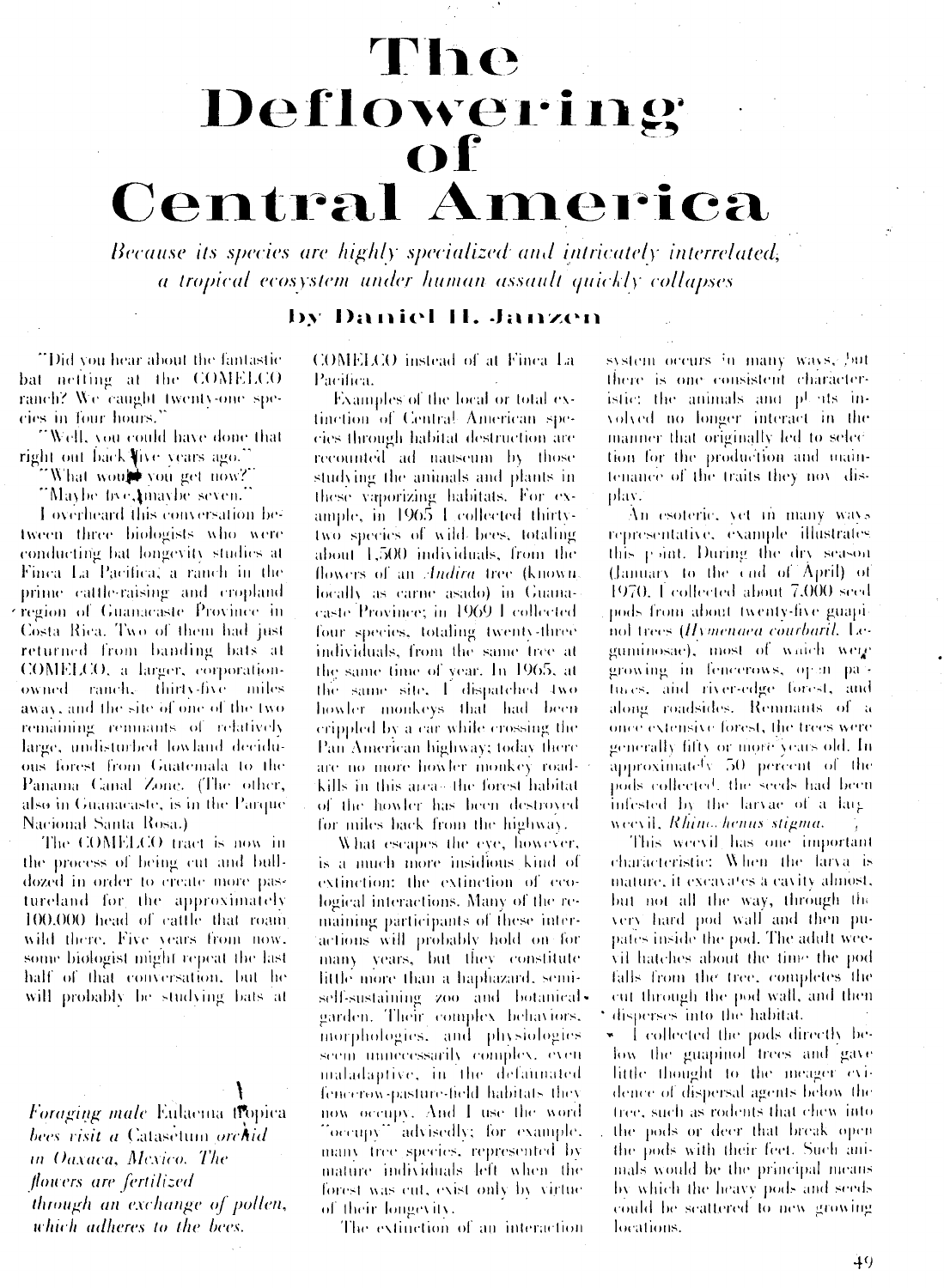

However, 18 of the 7,000 pods contained another species of a closely related, but undescribed, Rhinochenus. The larvae of this weevil pupated without first cutting an exit hole through the hard pod wall, and in all but one of the 18 pods, the newly hatched adult weevils had died of starvation. My past experiences with seed predators had led me to believe that they are not likely to exist at such a low density. Since the adult weevils of this species did not have the behavior appropriate for escape from the pod, I speculated that this was probably an example of an incorrect host. But my search for an alternate host was fruitless; in Guanacaste Province there are no other trees with pods even vaguely resembling those of the guapinol.

Then while browsing in the British Museum of Natural History's **Central American weevil collections** made by George C. Champion at the turn of the century, I found that he had collected many of the now rare Rhinochenus at one of my collection sites, but had found only a few R. stigma. Champion was a careful collector with a reputation for accurate labeling. Obviously many changes have occurred in the six decades since Champion did his collecting; for one thing, the population of large terrestrial rodents, primarily agoutis and pacas, had been all but eliminated by hunting and habitat destruction.

I was left with the speculation that large rodents had to open the pods for adults of the rare Rhinochenus to escape. This hypothesis is substantiated by the observation that when a pod-containing this weevil is opened, the adults run rapidly away from the pod in all directions; an adaptive item of behavior because pacas and agoutis are insect- as well as seed-caters.

To test this idea further, I searched out several guapinol trees growing in small tracts of forest where agoutis and pacas were still present. In samples of these seed pods the "rare" Rhinochenus was by far the more common species and R. stigma was extremely rare. It thus appears that in areas where agoutis and pacas are heavily hunted or their habitat destroyed, the currently rare, undescribed Rhinochenus is still present only by virtue of occasional immigrant females flying in from remnant bits of semi-infact forest. In the forest, however, it outcompetes R. stigma to such a degree as to completely reverse their relative abundances. In short, over most of the guapinol population in Guanacaste Province, the undescribed Rhinochenus is extinct because of the elimination of large rodents. We can predict that R. stigma will disappear next, as the old remaining adult guapinol trees are thinned out by lumbering to the point where they are too far apart for the weevils to fly easily from one seed crop to the next.

Future field ecologists may also be misled on an important aspect of guapir.of physiology. Like many tropical tree species, a specific guapinol does not be in seeds every year. There is a considerable body of theory and evidence that suggests that this genetically determined behavior is an adaptive mechanism. For example, if the weevils that locate a particular guapinol produce enough larvae to destroy the seeds in, say, 200 pods, then a tree that produces only 200 pods each year. will bave no surviving seeds, but a tree that produces 400 pods every other year will have a 50 percent seed-survival rate in terms of seed predation by weevils.

When I first started keeping records on fruiting periodicity of the guapinol, most of the trees upder observation were growing in pastures, fencerows, and roadsides. As expected, only one-third to onefifth of the trees bore fruit in 1969, the first year of observation, suggesting that the trees had a three- to five-year interval between fruit crops. However, I discovered that some of the same trees again hore large pod crops in 1970, and a few even fruited again in 1971.

A consideration of the mechanism for fruiting leads to a possible solution.  $A$  normal guapinol tree growing in a forest is under severe lateral crown competition from ad-

> In Costa Rica Euplusia surinamensis, a typical bee species, memorizes and flies this hypothetical foraging route, or trapline, to collect nectar and pollen from flowering plants. The nest  $(l)$  is constructed 130 feet above the ground under the loose bark of a tree. Ground *plants (2, 11, 13), shrubs* (6, 7, 9), understory trees  $(10, 12)$ , vines  $(3, 5, 8)$ , and an epiphytic shrub (4) are visited daily.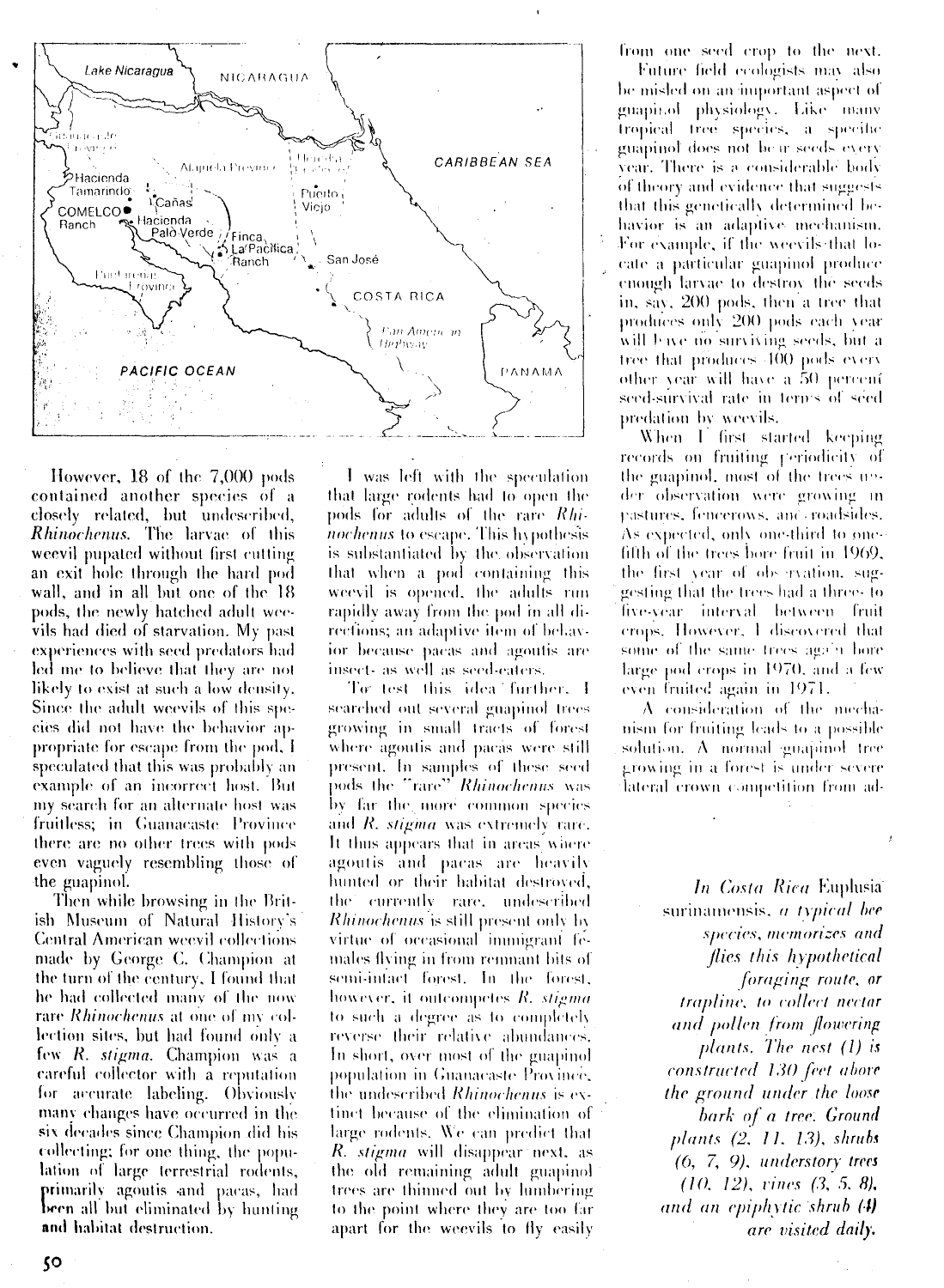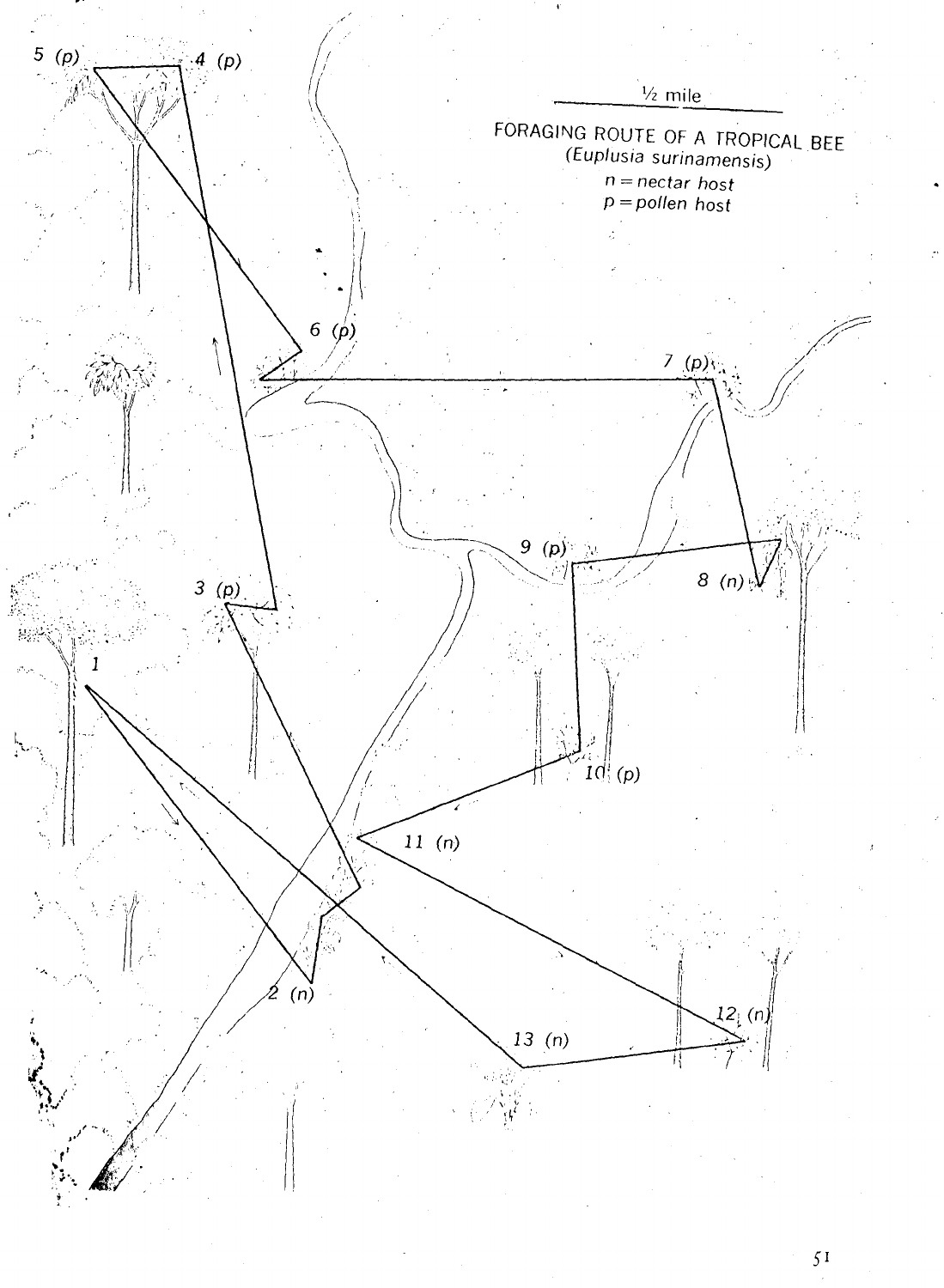jacent trees. The same applies to its roots. Therefore, only a small fraction of the total photosynthate (products of photosynthesis) produced each year can be stored for eventual sexual reproduction: the remainder is expended in maintenance metabolism. The tree contains a triggering mechanism that initiates fruit production in the vear when its reserves have accumulated to the point of permitting maturation of a single large pod erop. The size of this crop and the time period  $\sim$ between crops is determined by natural selection; the amount of gain in seed survival through waiting one more year is balanced against the loss in sapling production by not putting new seeds into the habitat each year.

This pattern continues until someone cuts down the neighboring, competing species that keep the sun from reaching all but a small part of the guapmol's crown. The crown then gets more faterally oriented sunlight, and the tree responds with greater leaf production. The seed-triggering mechanism is probably short circuited in the following manner: In the first sterile year after the last pod crop, the tree stores as much photosynthate as normally accrues only after two or three years in a forest. It then produces a seed erop and probably even accumulates enough reserves during that year for another full pod crop. Exceptionally isolated trees may be able to keep this up for three or four years, before becoming sterile for a year or two to build up reserves again.

Therefore, a guapinol tree deprived of its everyday interactions with neighboring trees is, ecologically, highly abnormal, and difficult to use as a model for understanding the coevolution of the tree and its seed predators. The situation is akin to attempting to understand the evolution of the foraging behavior of bears by watching them open garbage cans in a national park.

The tropics abound with other examples of the extinction of an ccological interaction. The stately palma real (Scheelea rostrata) in Guanacaste Province is worth noting. This palm was once abundant in swamp forests and on moister ad-

jacent hillsides through the lowland forest. Because its habitat makes outstanding pasture, the forest was cleared. Numerous adult palms were left standing, however, because they cast little shade on the grass and cattle chew the edible pulp off the nuts. One is led to believe that here is one tree that will survive human activities. Not so, for unless a rodent ventures far into the pasture and takes a seed into the forest, the palms in the pasture are stone dead as far as any future population is concerned. Their seeds fall, germinate, and grow into healthy seedlings during the rainy season; but when the dry season comes, they die of drought in soil that is fully exposed to the sun.

The destruction of interspecific interactions by human habitat exploitation is by no means restricted to those tropical areas where much of the land has been cleared for farming. The following example from the Costa Rican rain forest is only one of many that could be cited.

Traveling during the early hours. of the morning along roadsides and trails near the old town of Puerto Vicjo in Heredia Province, one occasionally sees large female bees visiting the flowers of low roadside shrubs. These individuals, of the species Eulaema cingulata and Euplusia surinamensis, are removing the pollen from the tubular anthers of, for example, *Cassia* (a legume) and Solanum, a plant in the potato family. These bees and plants are common inhabitants of weedy areas in the lowlands from southern Mexico to Panama.

If we could follow these bees about in contemporary, badly disturbed plant communities, we would find that they fly from their nests to clumps of flowering Solanum, Cassia, Bixa, and Con*ostegia*, collect the pollen, and then return to the nest. We would see almost nothing to indicate the important role that they and many other euglossine bees of the family Apidae - played in the primary forest from which the fields and pastures were cut.

In the primary forest, these longlived bees were in great part responsible for outerossing many species of woody plants that occurred as widely scattered individuals in a very diverse forest. The general foraging pattern, as pieced together from circumstantial evidence in many Central American forests, was as follows: Each day the female bee left her nest and flew a well-memorized feeding route, visiting each of a long series of plants. These plants were often several hundred vards or more apart and the whole of her route covered as much as six to twelve miles. By marking and releasing bees at various distances frem the nest. I have found that within an hour some of these bees return to the nest from as far' as fourteen miles away. This could mean that they have outstanding homing abilities; it could also be that they had become familiar with this section of forest through ne morization of many plant sites. Such familiarity is further'suggested by the observation that some returned to the nest with a pollen load.

Each plant visit d by these bees produces only one to a few new flowers each day, but flowering may go on for as much as six months. While the bee may have is itially located the plant through a search pattern in which flower odor and appearance were important, on its daily visits it returns purely through memory of the site. This was easily determined when the bees returned to the plants after the flowers had been removed.

The basic importance of these bees is that they are reliable outcrossing agents for a large number of tropical plants that normally occur at very low population densities and that have often been thought of as inbreeders because of the great distance between reproductive adults.

However, the opportunity to study the bee's behavior and its effi-

This Costa Rican orchid of the genus Mormodes is an outerosser, dependent upon bees for cross pollination.